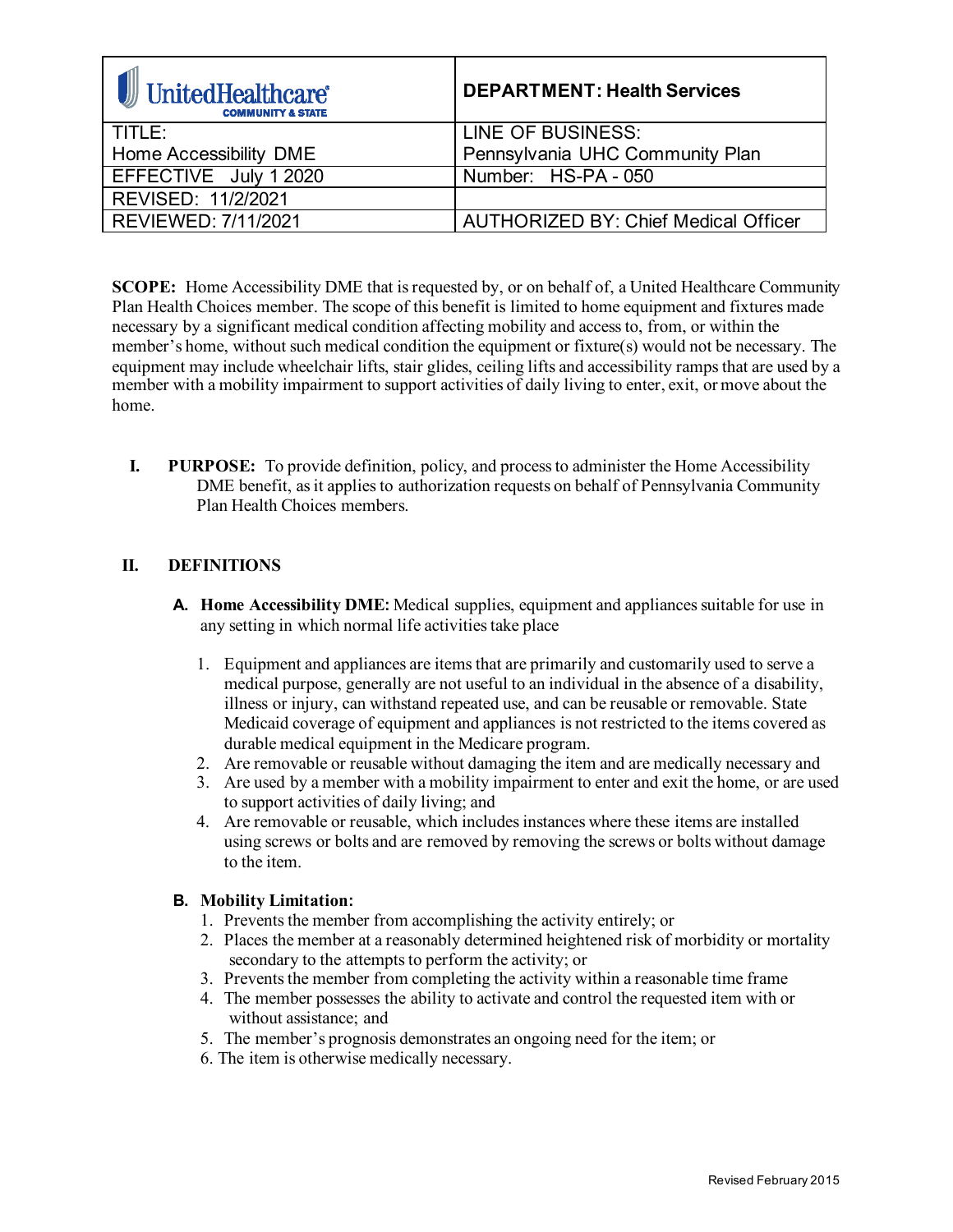| <b>J</b> UnitedHealthcare®<br><b>COMMUNITY &amp; STATE</b> | <b>DEPARTMENT: Health Services</b>          |
|------------------------------------------------------------|---------------------------------------------|
| TITLE:                                                     | <b>LINE OF BUSINESS:</b>                    |
| Home Accessibility DME                                     | Pennsylvania UHC Community Plan             |
| EFFECTIVE July 1 2020                                      | Number: HS-PA - 050                         |
| REVISED: 11/2/2021                                         |                                             |
| REVIEWED: 7/11/2021                                        | <b>AUTHORIZED BY: Chief Medical Officer</b> |

- **C. Medically Necessary —** A service or benefit is Medically Necessary if it is compensable under the Pennsylvania MA Program and if it meets any one of the following standards:
	- 1. The service or benefit will, or is reasonably expected to, prevent the onset of an illness, condition or disability.
	- 2. The service or benefit will, or is reasonably expected to, reduce or ameliorate the physical, mental or developmental effects of an illness, condition, injury or disability.
	- 3. The service or benefit will assist the Member to achieve or maintain maximum functional capacity in performing daily activities, taking into account both the functional capacity of the Member and those functional capacities that are appropriate for Members of the same age.

# **III. POLICY:**

- A. All requests for Home Accessibility must be reviewed by a UHC medical director.
- B. The plan will require a Letter of Medical Necessity (LOMN) from the member's physician to confirm a serious medical condition that may affect mobility and the individuals access to activities of daily living, and/or access to the home and is removable and/or reusable.
	- 1. The plan may require additional evaluation of the member by relevant specialists, such as physical medicine, occupational or physical therapists, but only if that is in reasonable support of its good faith efforts to fully understand the member's functional needs.
	- 2. An assessment of the home must also occur, keeping the member's functional ability, medical needs, and the home's characteristics in mind in order to evaluate the request for authorization.
	- 3. United Healthcare Community Plan will review and evaluate authorization request for items that fall in the category of Home Accessibility DME.
	- 4. These items include, but are not limited to: a). Wheelchair lifts, stair glides, ceiling lifts and metal accessibility ramps and other items that:

b). Are reusable or removable without damage to the item

c). Are used by a beneficiary with a mobility impairment to enter and exit the home, or are used to support activities of daily living; and

- d.) Are removable or reusable, which includes instances where these items are installed using screws or bolts and are removed by removing the screws or bolts without damage to the item.
- C. Installation costs are also covered if the item is deemed medically necessary.
- D. Repairs to the equipment are also covered if deemed medically necessary.

E. Parts or supplies provided or recommended by the manufacturer for attaching or mounting the item to the surface at the home or residence;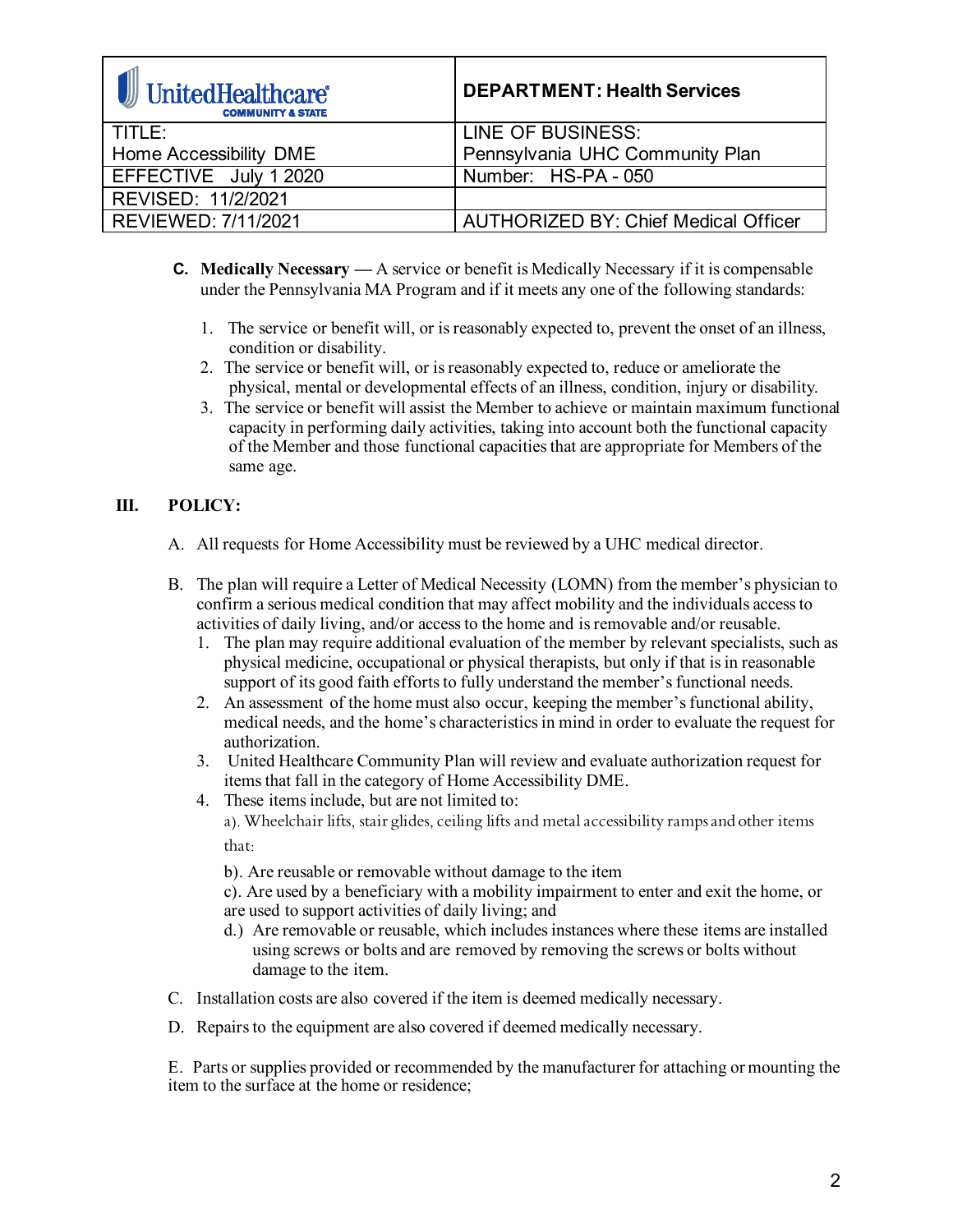| <b>J</b> UnitedHealthcare®<br><b>COMMUNITY &amp; STATE</b> | <b>DEPARTMENT: Health Services</b>          |
|------------------------------------------------------------|---------------------------------------------|
| TITLE:                                                     | <b>LINE OF BUSINESS:</b>                    |
| Home Accessibility DME                                     | Pennsylvania UHC Community Plan             |
| EFFECTIVE July 1 2020                                      | Number: HS-PA - 050                         |
| REVISED: 11/2/2021                                         |                                             |
| REVIEWED: 7/11/2021                                        | <b>AUTHORIZED BY: Chief Medical Officer</b> |

- F. Labor to attach or mount the item to a surface per the manufacturer's installation guide;
- G. Required permits;
- H. Installing an electrical outlet or connection to an existing electrical source
- I. Pouring a concrete foundation (slab) according to the manufacturer's instructions (which may include leveling the ground under the concrete foundation);
- J. External supports, such as bracing a wall; and
- K. Removing a portion of an existing railing or bannister only as needed to accommodate the equipment.

## **IV. Exceptions:**

- A. Home Modifications are not covered and do not fall under this Policy.
- B. Items not covered include but are not limited to:
	- 1. Modifications to the home or place of residence;
	- 2. Repairs of the home, including repairs caused by the installation, use, or removal of the medical equipment or appliance; and
	- 3. Changes to the internal or external infrastructure of the home or residence including:
		- a.) Adding internal supports such that the support requires access to the area behind a wall or ceiling or underneath the floor;
	- 4. Constructing retaining walls or footers for a retaining wall;
	- 5. Installation of or modification of a deck;
	- 6. Changes to the internal or external infrastructure of the home or residence including but not limited to:
		- a.) Installation of a driveway or sidewalk;
		- b.) Upgrading the electrical system;
		- c.) Plumbing;
		- d.) Ventilation or HVAC work;
		- e.) Widening a doorway;
		- f.) Drywall;
		- g.) Painting;
		- h.) Installation of flooring;
		- i.) Tile work; and
		- j.) Demolition of existing property or structure.

### **V. Prior Authorization Process:**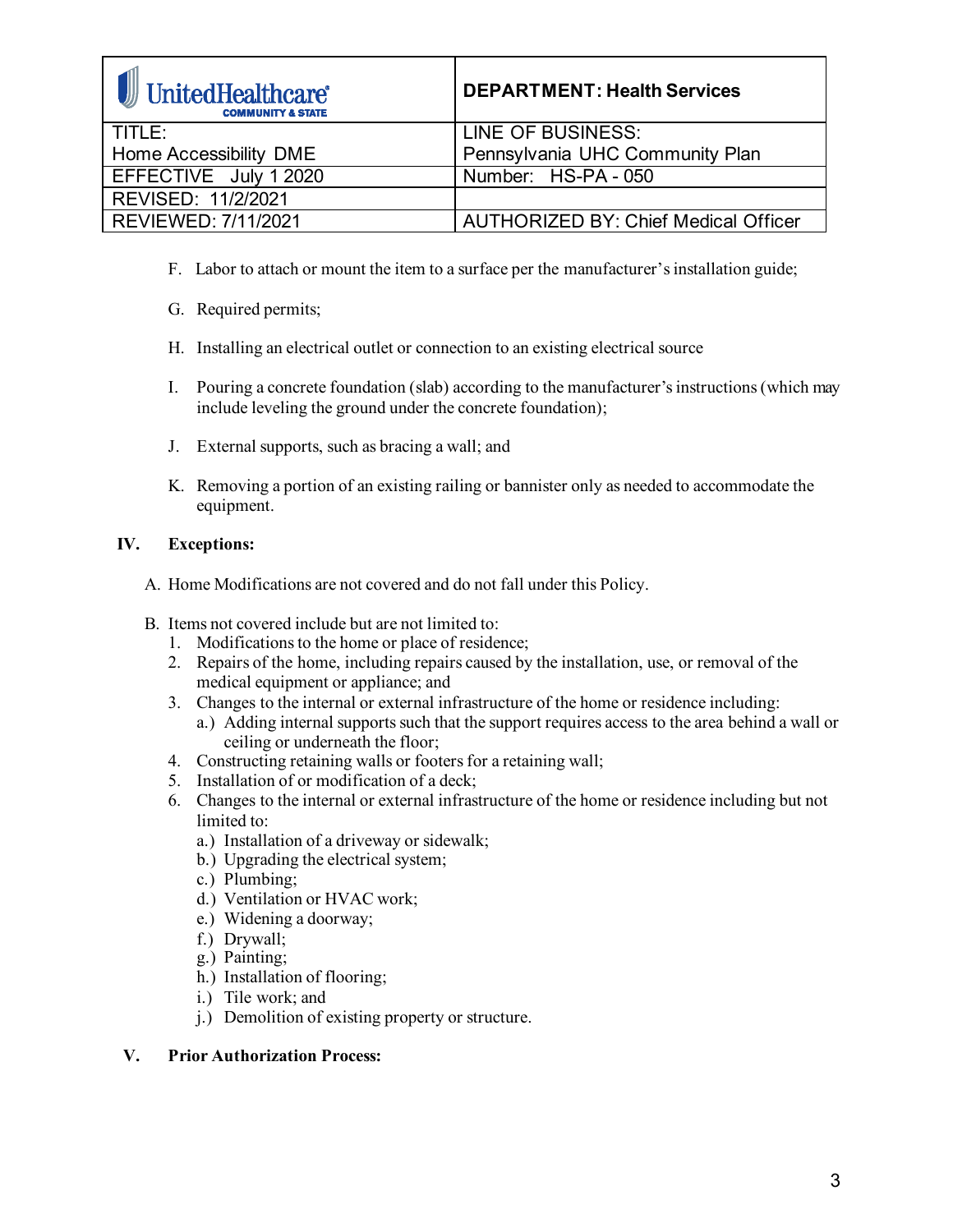| UnitedHealthcare*<br><b>COMMUNITY &amp; STATE</b> | <b>DEPARTMENT: Health Services</b>          |
|---------------------------------------------------|---------------------------------------------|
| TITLE:                                            | LINE OF BUSINESS:                           |
| Home Accessibility DME                            | Pennsylvania UHC Community Plan             |
| EFFECTIVE July 1 2020                             | Number: HS-PA - 050                         |
| REVISED: 11/2/2021                                |                                             |
| REVIEWED: 7/11/2021                               | <b>AUTHORIZED BY: Chief Medical Officer</b> |

- **A.** Prior Authorization isrequired for Home Accessibility DME, and will be a two-stage process, contingent on several factors:
- **B.** Phase One:
	- 1. The item must be prescribed by a physician, and a Letter of Medical Necessity (LOMN) must be submitted with the request.
	- 2. The Letter should include sufficient clinical information to describe the members clinical condition, and how the Home Accessibility DME will be of benefit to the member.
	- 3. Specifically: how the DME will support mobility and completion of ADLs.
	- 4. The Letter of Medical Necessity must include the expectation that the equipment can be safely installed and safely used by the member.
	- 5. The Letter of Medical Necessity must include the physician's belief that the member has the ability to activate and control the requested item, or has a caregiver who can activate and control the item.
	- 6. The LOMN must also state that the members prognosis demonstrates an ongoing need for the item.
	- 7. The designated Prior Auth medical director will review and determine medical necessity of the requested item.
	- 8. The letter documenting the determination will be sent to the requesting provider, and the member.

# Phase Two:

- 1. Subsequent to the determination of medical necessity, we will proceed with planning for installation of the approved item.
- 2. The member will be advised that one or more site visits by plan, equipment or contractor representatives, will be scheduled to assess feasibility of the requested item.
- 3. Feasibility will include sufficient door, stairway, hallway, room dimensions and structural support for the particular item to be safely installed and used.
- 4. Written permission from the property owner must be submitted to the plan.
- 5. There may be issues identified at the members home visit that preclude the ability to install the requested item.
- 6. These may include lack of written consent of the landlord, owner, or lessor, restrictive zoning and building permit requirements, architectural or structural requirements that preclude installation of the item, and failure to secure certifications or inspections.